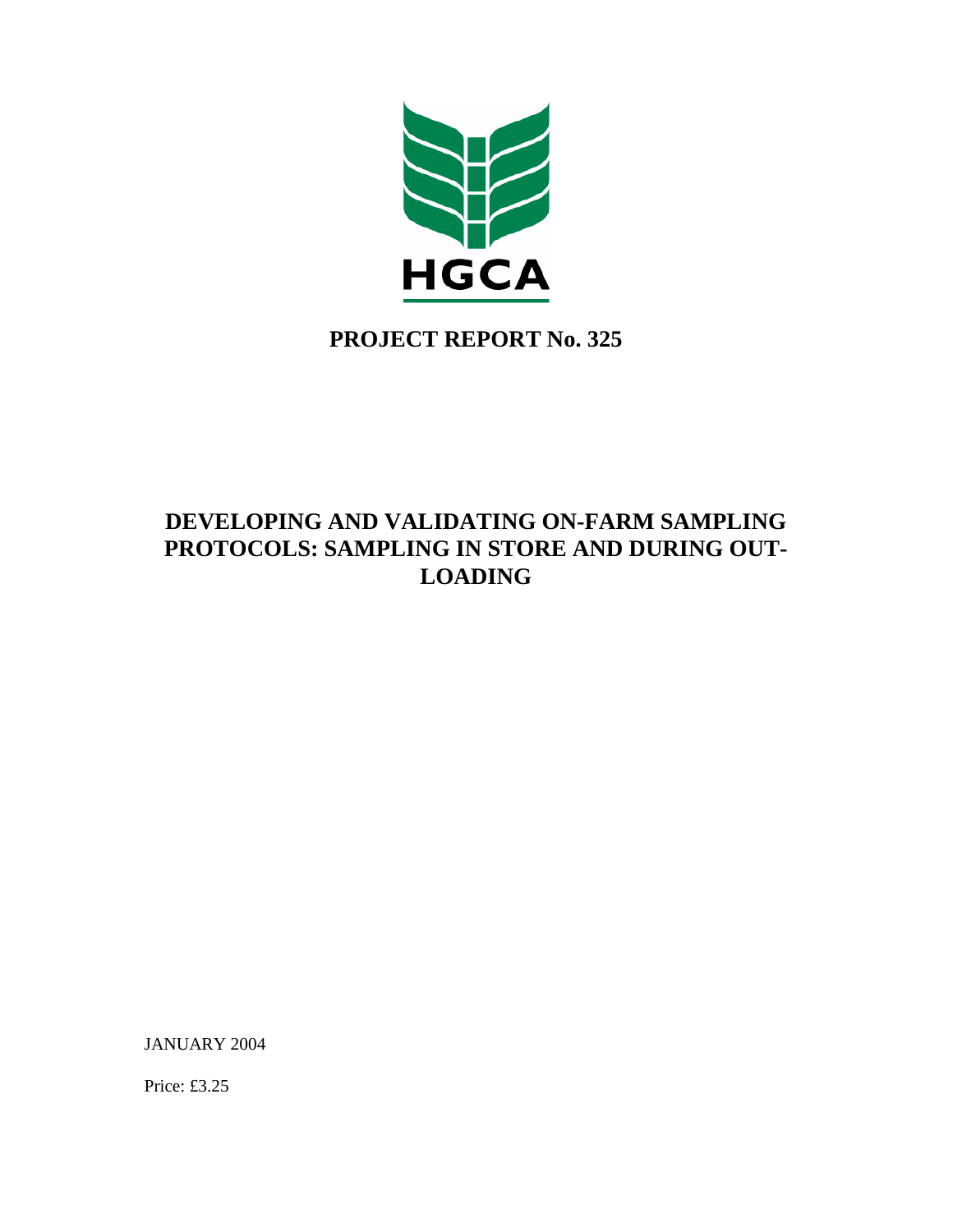# **PROJECT REPORT No. 325**

# **DEVELOPING AND VALIDATING ON-FARM SAMPLING PROTOCOLS: SAMPLING IN STORE AND DURING OUT-LOADING**

By

# J D KNIGHT, D R WILKIN and J RIVETT

# Imperial College London, Silwood Park Campus, Ascot, Berkshire SL5 7PY

This is the final report of a one-year project that started in September 2002. The research was funded by a grant of £24,900 (HGCA Project No. 2748).

The Home-Grown Cereals Authority (HGCA) has provided funding for this project but has not conducted the research or written this report. While the authors have worked on the best information available to them, neither HGCA nor the authors shall in any event be liable for any loss, damage or injury howsoever suffered directly or indirectly in relation to the report or the research on which it is based.

Reference herein to trade names and proprietary products without stating that they are protected does not imply that they may be regarded as unprotected and thus free for general use. No endorsement of named products is intended nor is it any criticism implied of other alternative, but unnamed, products.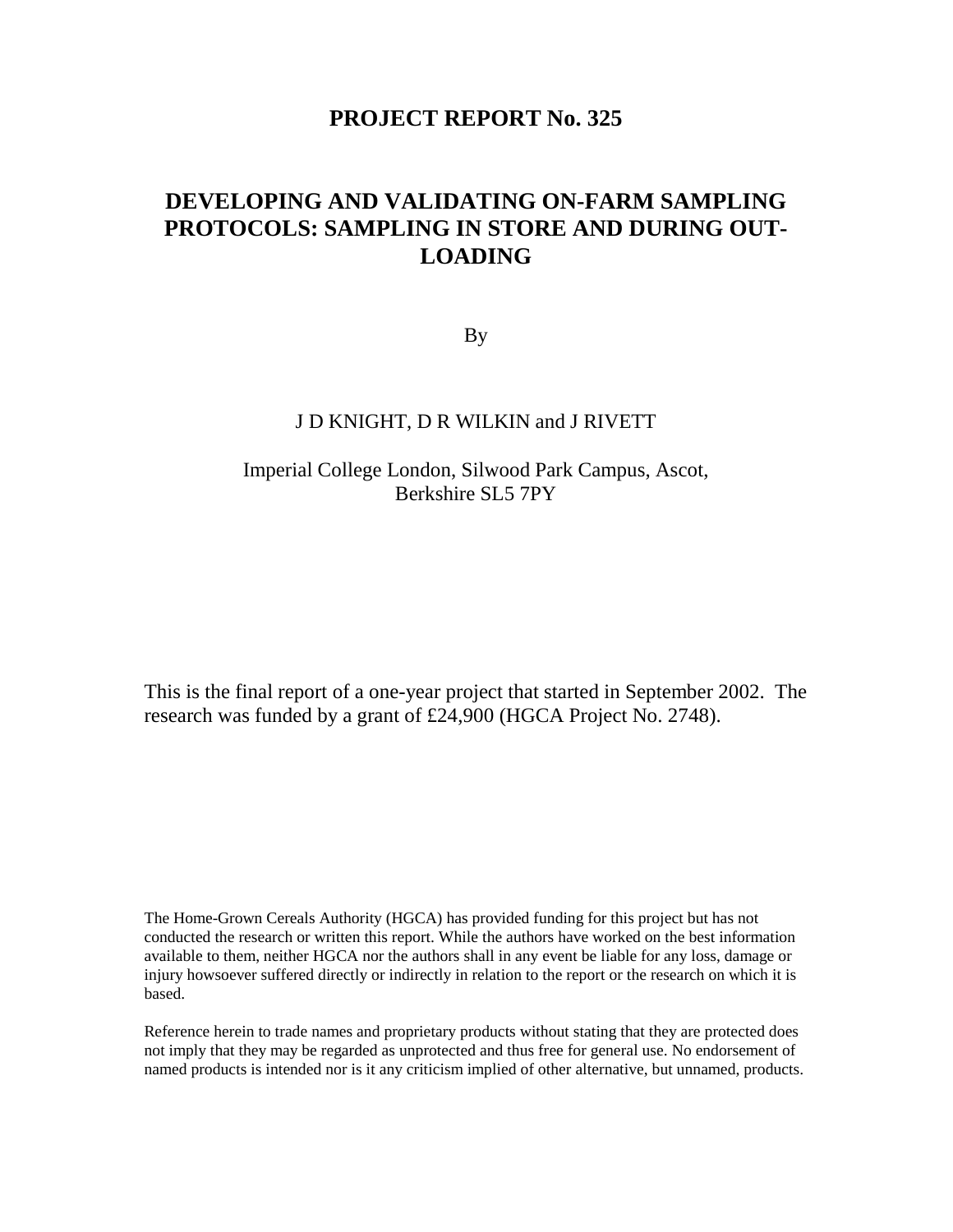# **Contents**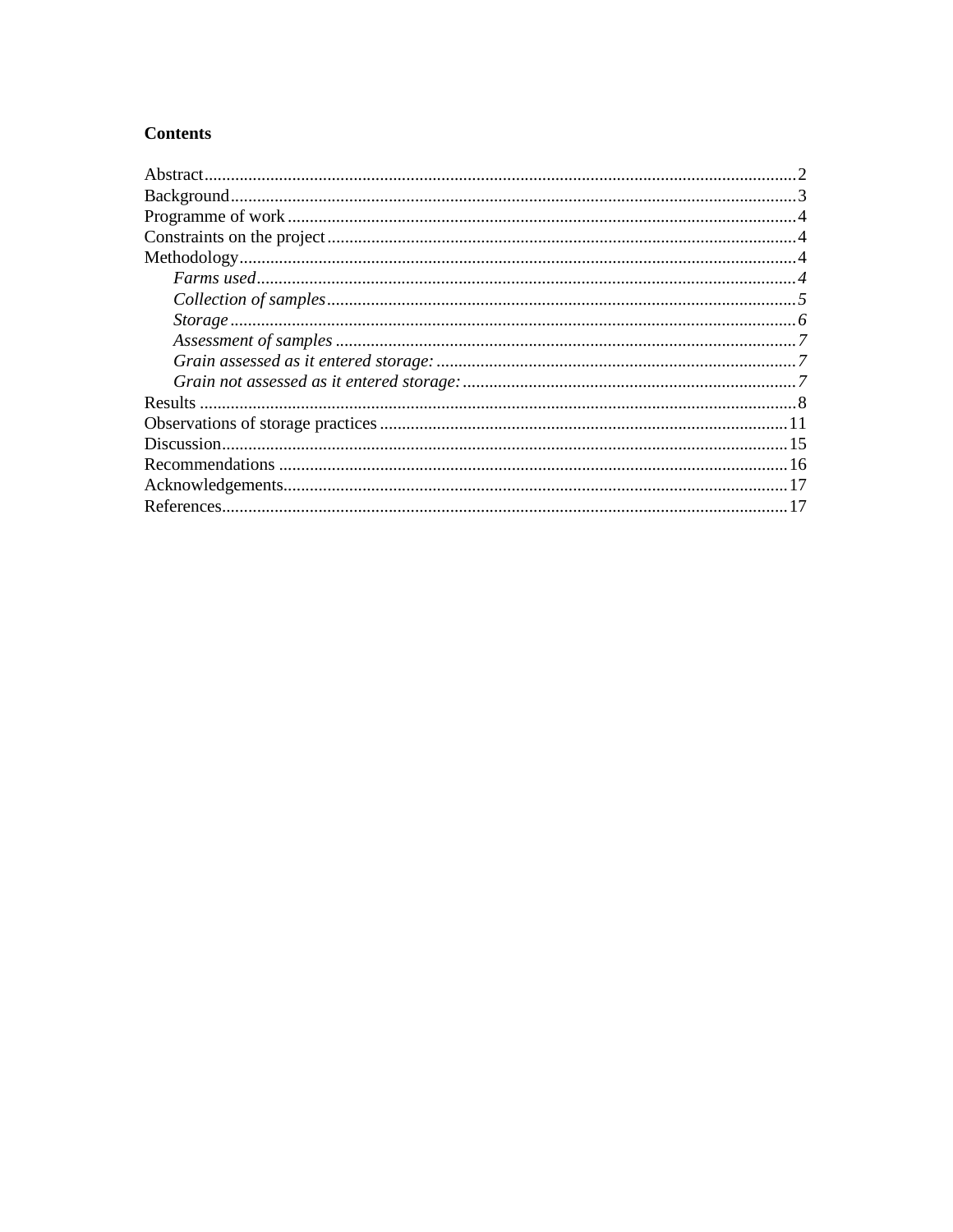# **Abstract**

The aim of this project was to establish whether sampling of grain whilst in store provides a reliable method of determining the quality of a grain batch. The results of in-store sampling were compared with those obtained from sampling at intake and during out-loading.

Grain was sampled at a total of 9 farms starting from harvest 2002 through into 2003. The farms selected used a variety of drying methods (high and low temperature and ambient air) and storage methods (bin and on-floor). All sampling in the store was done using a 1.7m grain spear. Results for sampling and grain quality at harvest were from previous work investigating sampling at intake (HGCA Project Report 301).

The stored grain was sampled after approximately 1, 4 and 6 and, in one case, 10 months. In-store sampling was compared with sampling at out-loading by taking samples from the bulk to be loaded using a spear and then taking a litre of grain from each 2 tonne bucket as it was loaded into the lorry. The results of the quality analyses were then compared for the two sets of samples. The grain sampled at out-loading was also sampled at intake to the mill and the analyses done by the project were compared with the results obtained by the mill.

The quality parameters measured (protein, specific weight, moisture and hardness) did not vary markedly during the period of storage and sampling in store. Broadly similar values were obtained for the quality parameters compared with the samples taken at intake and at out-loading. However, because fewer samples are generally taken in store, it is unlikely that the whole range of variability was covered.

Results for mill samples were not statistically different from the results obtained on-farm but were sufficiently different to be commercially important. However, differences did not consistently favour or penalise either mill or supplier.

Despite its limitations, in-store sampling would appear to give a reasonable sample to determine the quality characteristics and obviously is essential for monitoring the quality of grain during storage.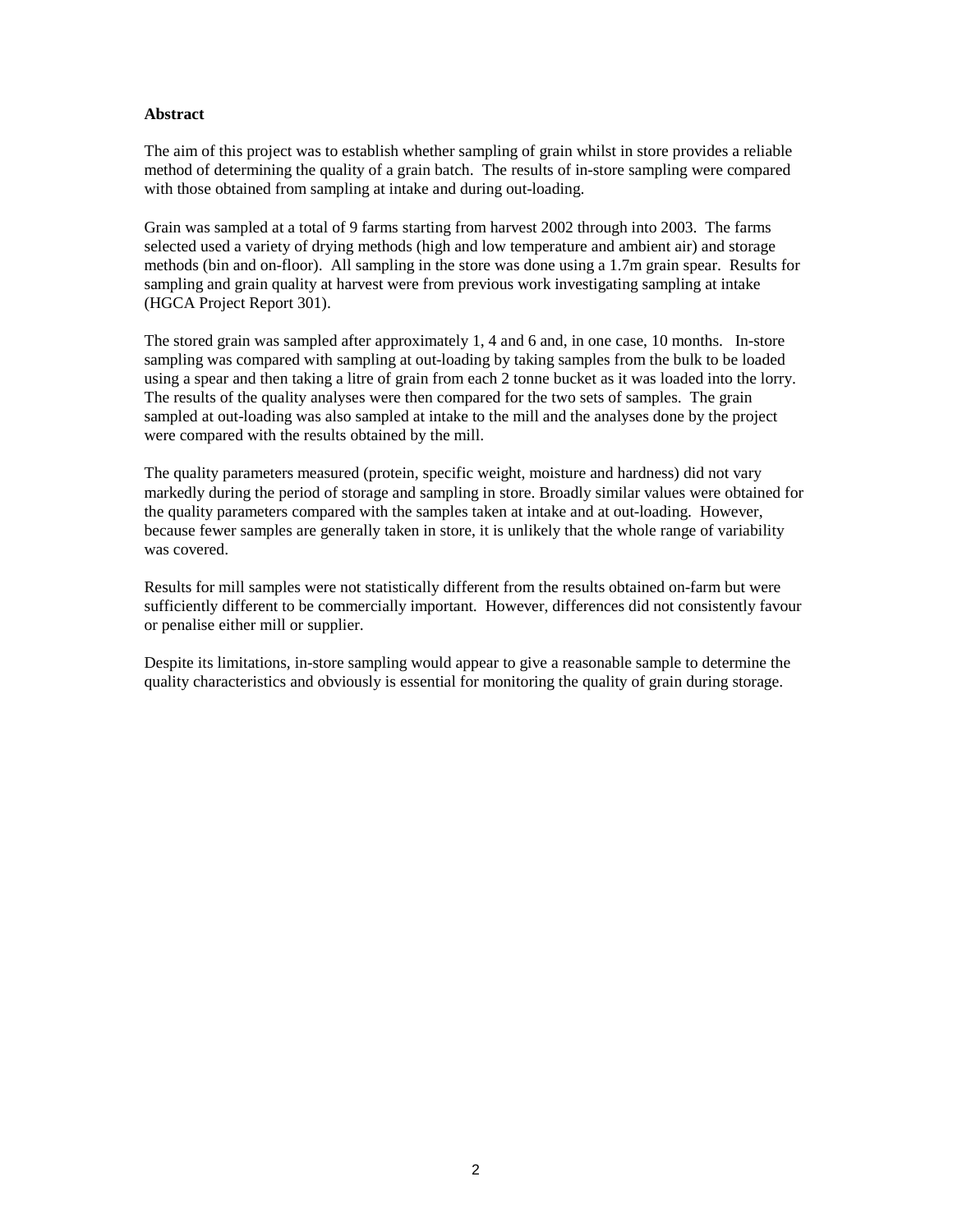# **Background**

This research was done at the request of HGCA in response to the Treasury funding secured to undertake a two-year programme to improve and standardise grain sampling and analysis across the UK cereals industry. The first part was to develop and validate protocols suitable for collecting samples of grain on UK farms at harvest (HGCA Project Report 301) and to train farmers in their use. The second part, reported here, was to examine approaches to the collection of samples during storage and to compare the results obtained, wherever possible, with data collected as the store was filled.

Much of the background of this work was discussed in detail in HGCA Project Reports 34, 79 and 118. HGCA Project Report 301 dealt with the sampling of grain as it entered storage on farms. All previous investigations have indicated that any attempt to assess the commercial properties of grain by collecting samples during storage is likely to produce inferior results to sampling during the filling of the store. The major limitations to in-store sampling are that access may be difficult, dangerous or even impossible; it may be impossible to reach all parts of a bulk of grain and; very large numbers of samples are needed to cover the degree of variability. Nevertheless, there are occasions when it is necessary to sample grain during storage. The work discussed in this report aimed to provide some data to qualify the effectiveness of in-store sampling and to give an indication of the effectiveness of such an approach compared with an assessment done during filling or emptying.

The work was a continuation of that reported in Project Report 301 and most of the storage assessments were done at farms used during the earlier work. As a result, data were available for quality assessments during filling of the stores and this was used in comparison with the data collected during storage.

In addition, most of the grain was stored on drying floors so that some assessment of the ability of instore sampling to assess changes in the properties of the grain during slow drying could be made.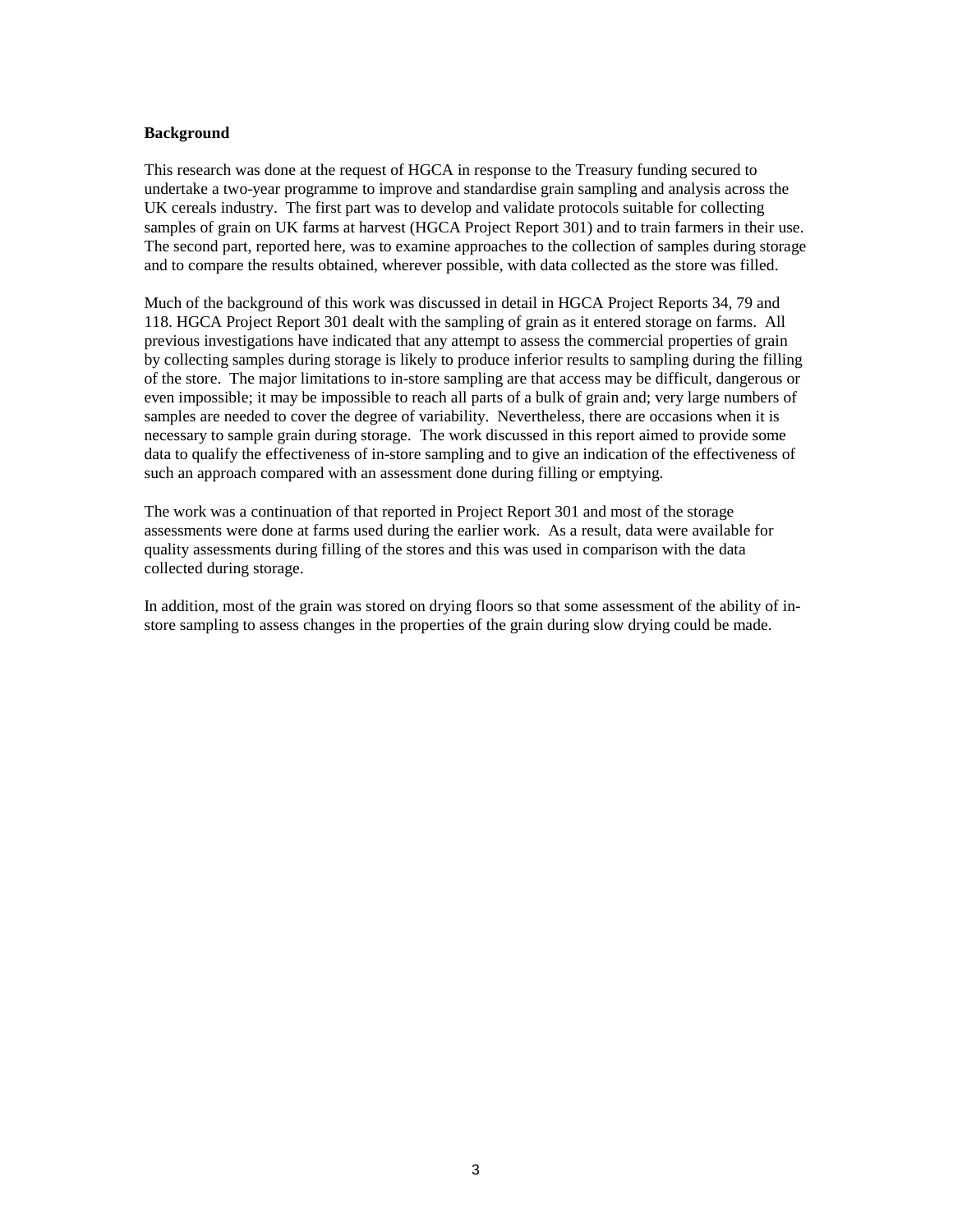# **Programme of work**

# i) Overall Aim

To assess the effectiveness of sampling grain during storage and to relate the results to those obtained by sampling during intake and on out-loading.

# ii) Specific Objectives:

a) To relate the results of in-store sampling from this project with sampling during filling of farm stores and the sample results obtained by end users to ensure comparability of results.

b) To integrate work done during filling of farm stores with information collected during storage to improve storage strategies and consequently grain quality.

c) To assess methods for sampling at out-loading that will give reliable information about grain quality.

# **Constraints on the project**

The ability to compare in-store sampling with intake sampling was limited to those farms assessed during earlier work (Report 301) where the grain remained in store and was accessible for further sampling. The farmers handled the storage and subsequent sale of the grain and the samplers were not necessarily informed before grain was sold. As a result the number of post-harvest assessments varied between farms. However, sufficient stored grain was available to fulfil the project requirements.

# **Methodology**

# *Farms used*

Grain on five farms used during the development of sampling protocols was sampled after being put into store. The storage period and the approach to sampling had to reflect the type of storage, accessibility and the farmer's marketing plans. At three farms grain was stored on drying floors. At one other farm the grain was stored in a bin after passing through a high-temperature drier. This grain was sampled both as it entered the store before drying and after passing through the drier as it was conveyed into the bin. Grain at the final farm was stored in a heap on a floor after being dried using a high temperature drier. Once again this grain was sampled as each trailer arrived at the store and then as it left the drier.

| Farm number | Commodity | Farm location   | Date of initial sampling |
|-------------|-----------|-----------------|--------------------------|
|             | Wheat     | Kent            | Early August 02          |
|             | Wheat     | N. Lincolnshire | Mid August 02            |
|             | Wheat     | N. Lincolnshire | Mid August 02            |
|             | Wheat     | Yorkshire       | Late August 02           |
|             | Wheat     | Yorkshire       | Late August 02           |
|             |           |                 |                          |

Table 1. Farms where grain was sampled at intake and subsequently sampled during storage

In addition, wheat was sampled at a further 4 farms that were not included in the earlier work and so was not sampled as it entered store (Table 2). This grain was sampled in the store just before out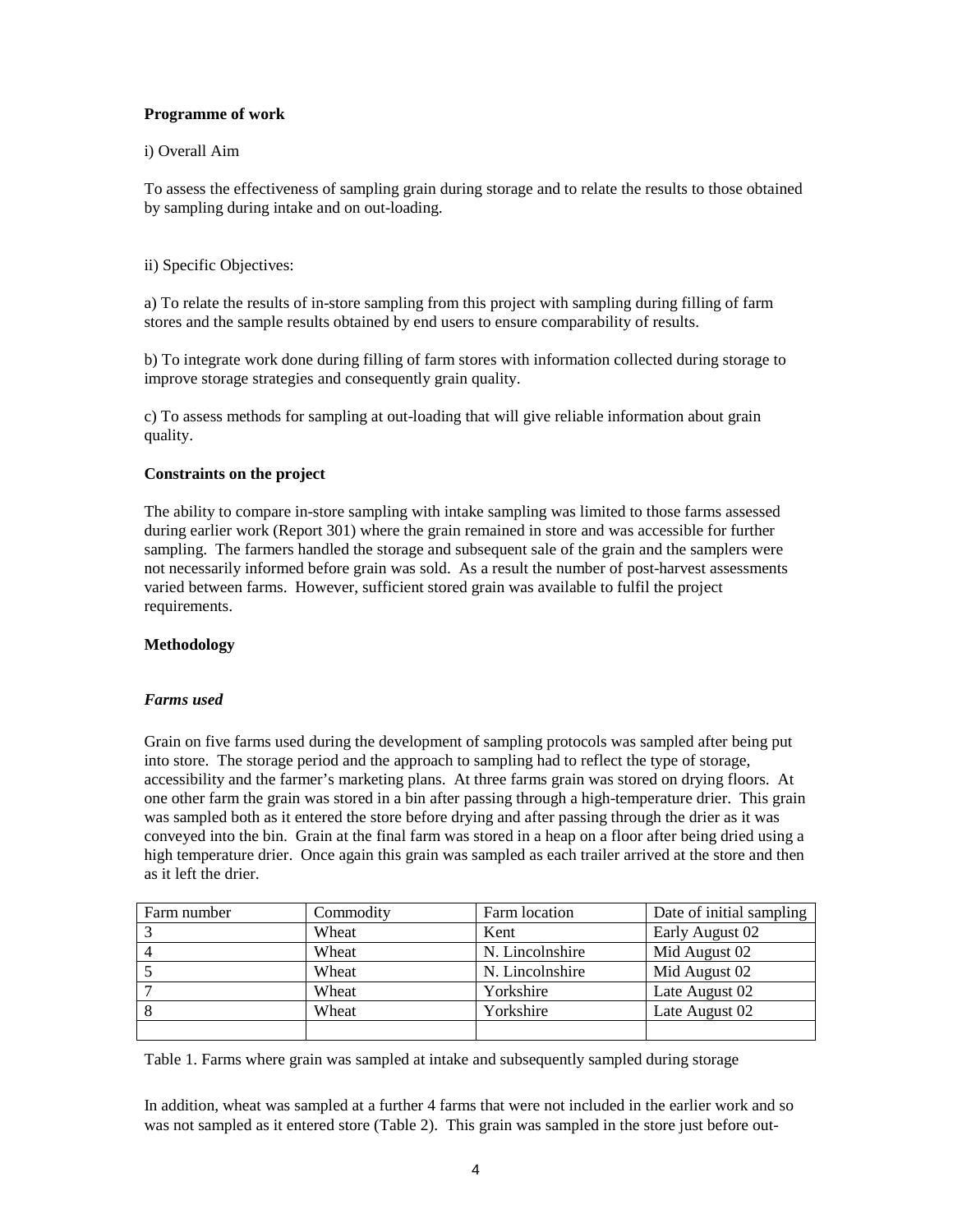loading and then as it was loaded onto lorries for delivery to a mill. In most cases, further sampling was done of the lorry-loads on arrival at the mill.

| Farm number | Commodity | Farm location | Date of harvest |
|-------------|-----------|---------------|-----------------|
|             | Wheat     | Essex         | Not known       |
| 12          | Wheat     | Essex         | Not known       |
| 13          | Wheat     | Essex         | Not known       |
| 14          | Wheat     | Essex         | Not known       |

Table 2. Farms not included in early intake sampling assessment but where the grain was sampled during storage and at the time of out-loading.

# *Collection of samples*

The aim of the sampling was to collect samples from the same batch of grain that had been assessed as it entered storage (see Report 301 for details). Intake sampling involved collection of samples from incoming trailer loads with a pelican sampler or scoop during tipping or by spear from a heap. However, at farm 3, after drying, the farms own diverter sampler was used to give samples. At farm 7, a pelican sampler was used to collect samples of the grain after drying from a conveyer outlet as the wheat was discharged into a bin.

When grain was assessed during storage, a 1.7m, multi-compartmented sample spear was used to collect samples from the bulks of grain in store (Figure 1).



Figure 1. Multi-compartmented sampling spear.

Three sample points were used with each batch of grain stored on-floor or in bin. For on-floor bulks these were spread across the bulk and for the bin were arranged in a diagonal line across the centre. Five sample points were used for the larger (250 tonne) heap of grain and were arranged round the heap, half way up the slope (Figures 2 & 3).

In order to provide sufficient grain for an assessment with the Infratec, the spear had to be inserted twice at each point and the grain removed was mixed to give a single sample from each point.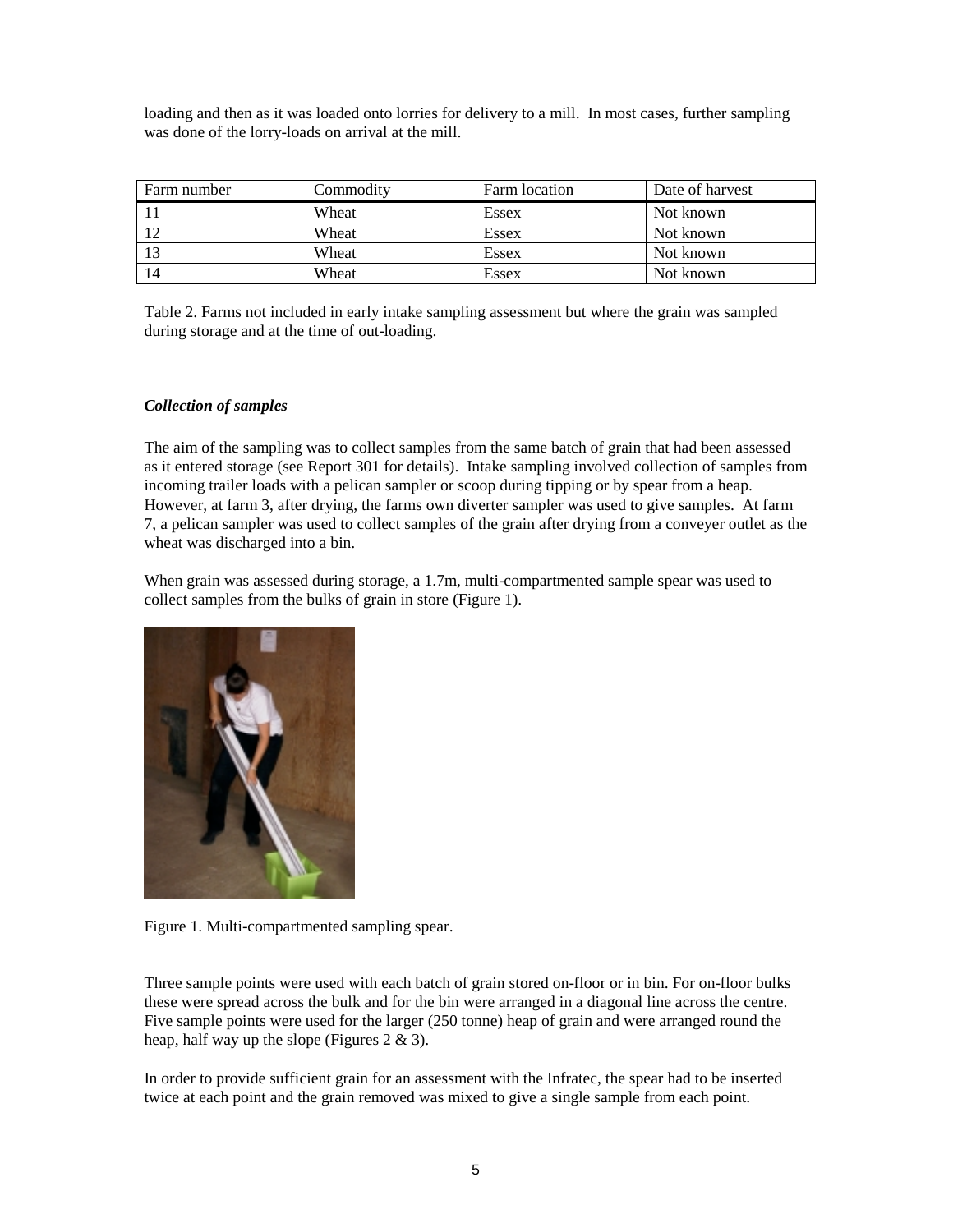

Figure 2. Collection of samples from heap of grain.



Figure 3. Heap of about 250 tonnes of wheat at farm 3.

Subsequently, grain at all the farms was sampled at intervals during storage. In the case of two batches of grain, farms 3 and 4, data-logging temperature sensors were placed in the grain at a depth of 0.5m to record temperatures over time to ensure that storage conditions were not abnormal.

#### *Storage*

At the two farms using high temperature drying (farms 3 and 7), no further conditioning was done after drying. However, where the grain was stored in a bin (farm 7), it was moved into another bin after about 4 weeks of storage. This was done for operational reasons and not as an aid to storage.

At the other farms, grain was dried with on-floor drying systems. At one farm (farm 4) an automated, gas-powered heater designed to provide constant humidity was used. No records are available to show how much heat was used. One farm (farm 5) had a drier with a manually controlled electric heater bank but this was not used during the drying process. The drying process appeared to be completed successfully at these farms. The final farm (farm 8) used a motorised fan that added the heat from the engine to reduce the humidity of the drying air. This grain was sold before drying was completed.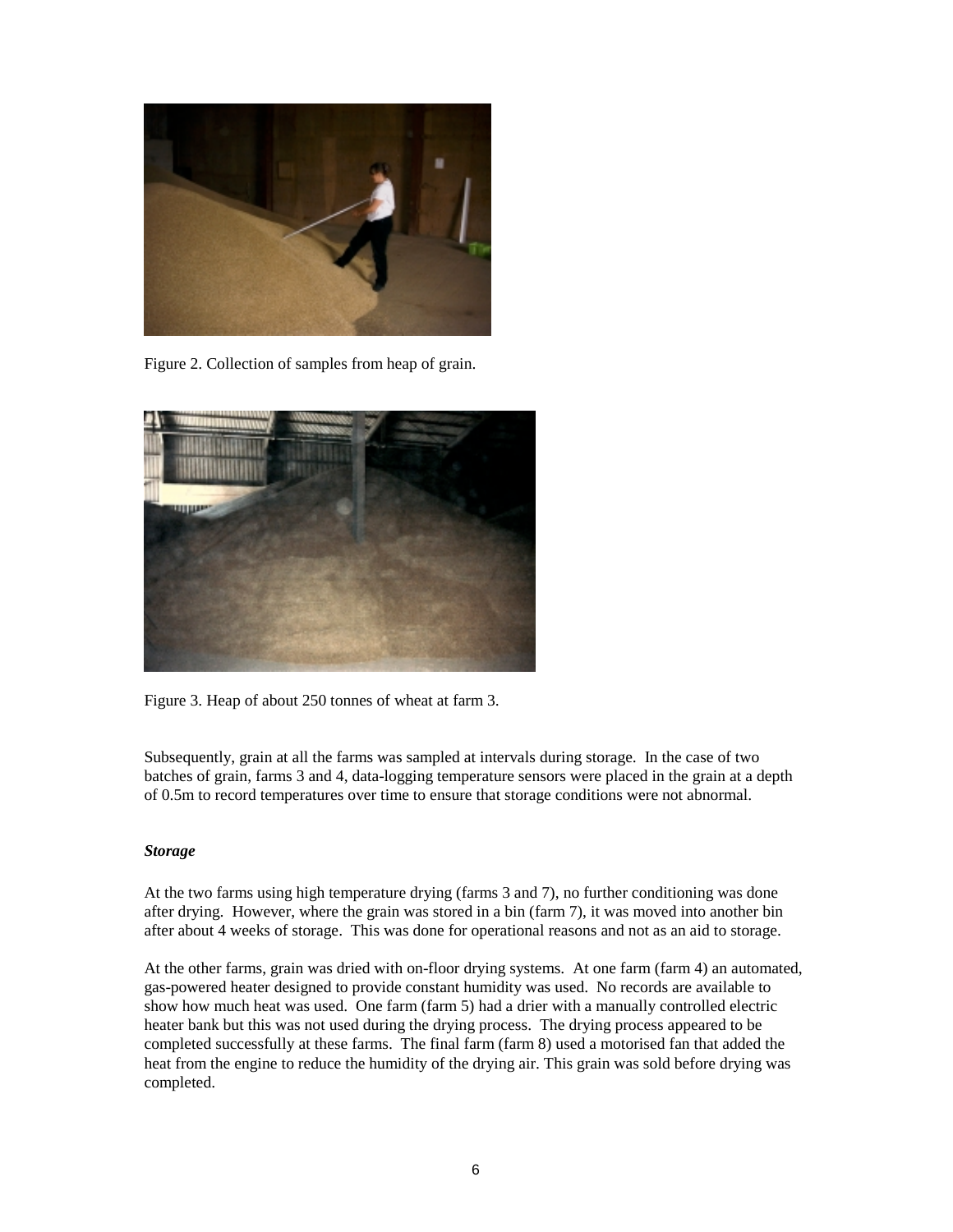#### *Assessment of samples*

Each sample was tested using a Foss Infratec grain analyser 1241 GA-TWM. This instrument measured moisture content, specific weight, protein in the case of wheat or nitrogen in the case of barley and made an assessment of hardness of wheat. As samples had to be transported to the location of the Infratec, delays of a maximum of 24 hours occurred between the collection and assessment of some samples. In these cases, samples were transported in a cool box to reduce the influence of temperature and moisture changes on the properties of the grain. Unfortunately, there was a change of instrument during the course of the work and the replacement instrument used different calibrations that affected the results given, in particular for specific weight. Some samples were tested on both machines so that there was an indication of the difference that could be attributed to the change of instruments.

The level of screenings was also assessed for each sample using a single sieve. This was only a comparative test and not done using standard slotted sieves due to constraints of time. The results simply provide an indication of the variability of the level of screenings or fines that occurs between samples.

#### *Grain assessed as it entered storage:*

The amount of grain assessed as it entered storage ranged between about  $70 - 200$  tonnes and was either held in a bin or formed an identifiable section of a bulk within a store. The total capacity of the stores ranged between 70 and 600 tonnes so that only in the case of the grain stored in a bin (70 tonnes on farm 7) was the entire lot sampled as it entered store.

At all farms a 1.7m multi-compartmented sampling spear was used to collect samples from the grain bulks. The spear was used to collect samples from three points in each batch of grain, arranged in a line across the bulk or bin.

Samples were collected at irregular intervals during the storage period**.** 

# *Grain not assessed as it entered storage:*

Milling wheat that had been stored at four farms for at least 6 months was sampled at the time of outloading. All grain was stored in large bulks on-floor. It was outloaded using a front loader to fill lorries or trailers. Samples were collected from three points in the part of the bulk that was about to be out-loaded using the multi-compartmented spear. Then, as each bucket-load was collected by the front-loader, a 1 litre sample was collected from the surface of each bucket using a jug. These samples were added together to make a composite sample. This was mixed and then divided by coning and quartering and 3 sub-samples taken to give three samples for analysis.

On occasions, two loads were sampled from a farm, giving a total of 7 data sets. All loads were sampled with manual multi-compartmented spear by mill staff on arrival at the mill. This single sample was analysed in the mill laboratory using their equipment but often the results were made available to the project. In some cases, three additional samples were collected from loads at the mill and these were analysed using the same system as other samples collected during this work.

This work addressed specific objective (c) by providing comparisons between different methods of sampling grain as it was out-load from a store. However, it is acknowledged that the method of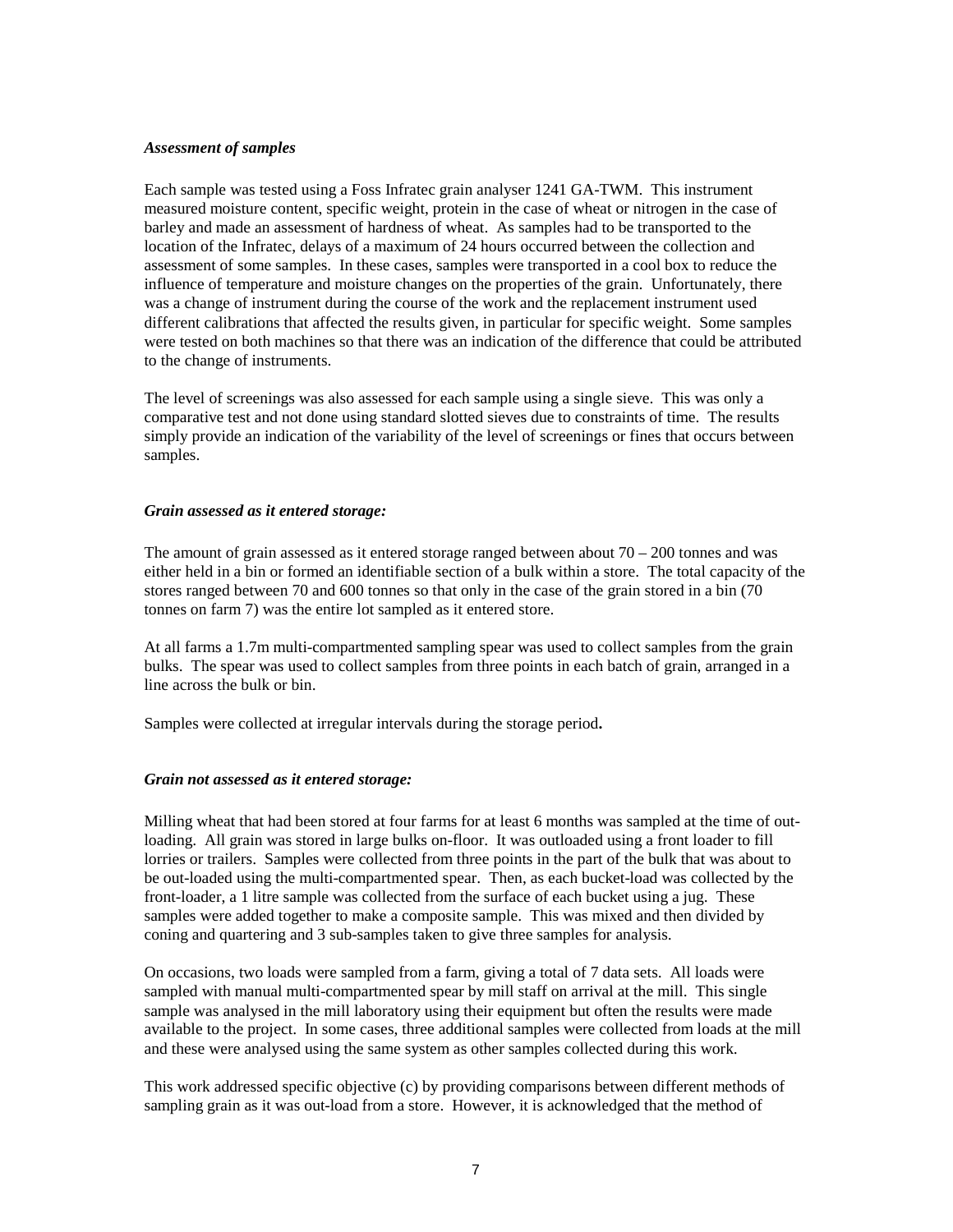collecting a sample from each front loader bucket is not practical at a farm level and was used only to provide comparative data.

# **Results**

In general, the weight of grain sampled at intake was about 100 tonnes so that this was the amount that was covered by in-store sampling. Standard commercial practice would probably be to take one sample from this amount of grain so that by taking 3 samples, the norm was exceeded. The maximum, minimum and mean values for intake and storage samples are given for each farm in the following tables.

| Farm           | Storage time and treatment of grain | Moisture content of |      |      |
|----------------|-------------------------------------|---------------------|------|------|
|                |                                     | samples             |      |      |
|                |                                     | Max.                | Min. | Mean |
| 3              | At intake                           | 16.9                | 16.8 | 16.9 |
|                | After drying                        | 14.6                | 14.4 | 14.5 |
|                | Discharge into heap                 | 14.7                | 14.4 | 14.5 |
|                | 1 month storage                     | 14.7                | 14.5 | 14.6 |
|                | 5 months storage*                   | 15.8                | 15.1 | 15.3 |
| $\overline{4}$ | At intake                           | 17.4                | 16.2 | 16.9 |
|                | 1 month storage                     | 15.4                | 15.2 | 15.3 |
|                | 4 months storage*                   | 14.9                | 14.7 | 14.8 |
|                | 6 months storage*                   | 15.3                | 15.1 | 15.2 |
| 5              | At intake                           | 16.3                | 15.6 | 15.9 |
|                | 1 month storage                     | 15.4                | 14.9 | 15.1 |
|                | 4 months storage*                   | 14.8                | 14.6 | 14.7 |
|                | 6 months storage*                   | 14.8                | 14.7 | 14.7 |
| $\overline{7}$ | At intake                           | 16.6                | 14.6 | 15.3 |
|                | After cleaning                      | 15.9                | 14.6 | 15.2 |
|                | After drying                        | 13.0                | 11.3 | 12.4 |
|                | 2 months storage                    | 12.7                | 11.3 | 12.1 |
|                | 4 months storage*                   | 12.6                | 12.5 | 12.6 |
|                | 10 months storage*                  | 13                  | 12.7 | 12.9 |
| 8              | At intake                           | 20.5                | 18.9 | 19.6 |
|                | 1 month storage                     | 19.6                | 19.3 | 19.4 |

Table 3. Moisture content of grain samples at harvest and during storage.

\* Foss Infratec with different calibration was used for these samples. This change in calibration did not affect the measurement of moisture.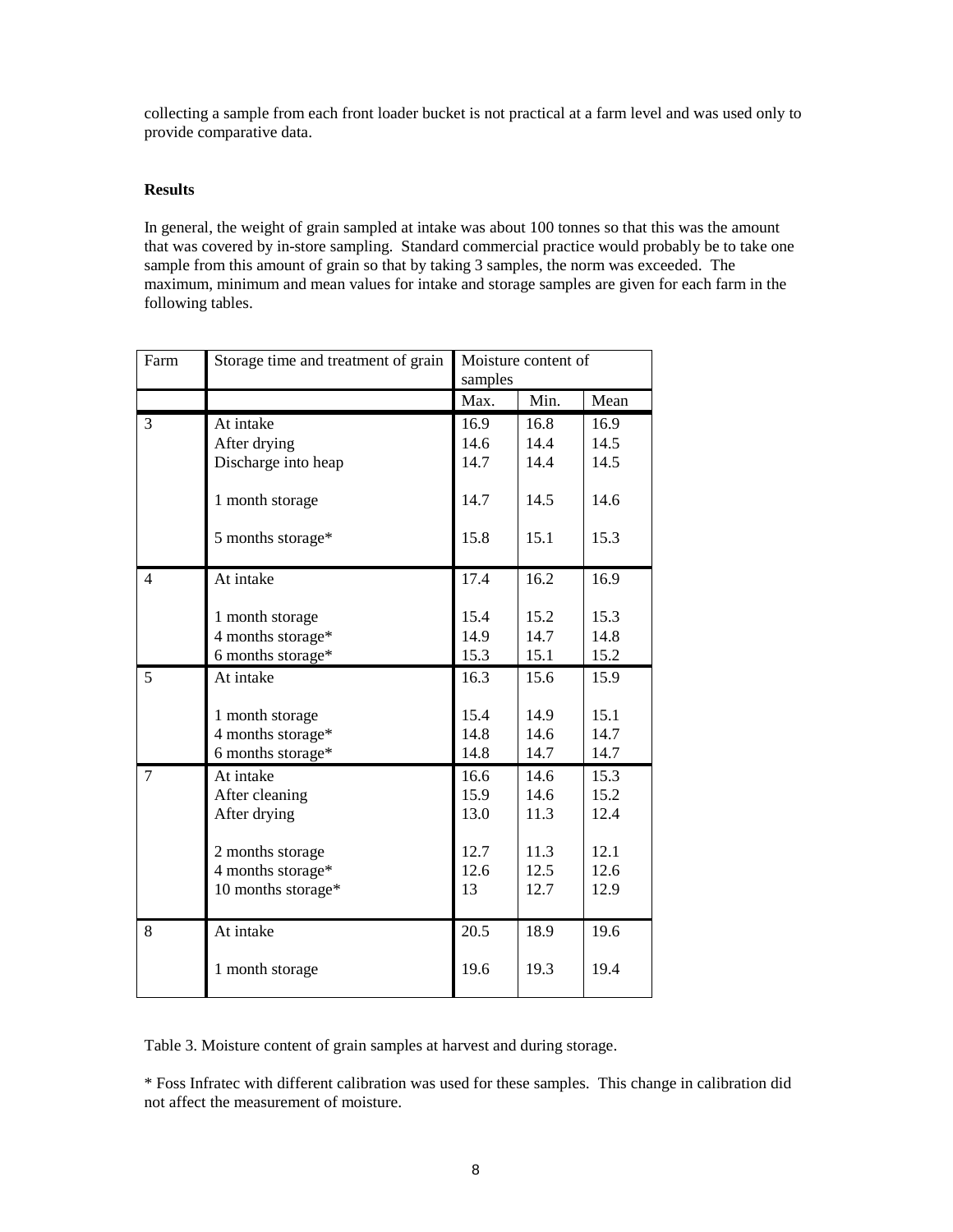Analysis of variance revealed that the only statistically significant differences between samples (at P<0.01) were due to high temperature or on-floor drying having taken place between the different sampling dates. Overall there was little variation between the samples taken at different times during the project.

| Farm | Storage time and treatment of grain | Specific weight of |      |        |
|------|-------------------------------------|--------------------|------|--------|
|      |                                     | samples            |      |        |
|      |                                     | Max.               | Min. | Mean   |
| 3    | At intake                           | 69.5               | 68.3 | 68.7   |
|      | After drying                        | 69.9               | 69.2 | 69.6   |
|      | Discharge into heap                 | 71.0               | 70.1 | 70.5   |
|      | 1 month storage                     | 70.8               | 70.4 | 70.5   |
|      | 5 months storage*                   | 74.3               | 74.8 | 74.6   |
| 4    | At intake                           | 74.3               | 72.1 | 73.3   |
|      | 1 month storage                     | 73.3               | 72.8 | 73.0   |
|      | 4 months storage*                   | 77.6               | 78.4 | 77.7   |
|      | 6 months storage*                   | 77.2               | 78.1 | 77.7   |
| 5    | At intake                           | 74.0               | 72.3 | 73.0   |
|      | 1 month storage                     | 74.4               | 73.5 | 73.9   |
|      | 4 months storage*                   | 78.4               | 78.6 | 78.7   |
|      | 6 months storage*                   | 78.4               | 78.6 | 78.5   |
| 7    | At intake                           | 75.8               | 74.8 | 75.5   |
|      | After cleaning                      | 77.1               | 76.2 | 76.7   |
|      | After drying                        | 76.0               | 71.8 | 72.9** |
|      | 2 months storage                    | 76.0               | 75.2 | 75.7   |
|      | 4 months storage*                   | 81.4               | 81.3 | 81.4   |
|      | 10 months storage*                  | 80.4               | 80.7 | 80.6   |
| 8    | At intake                           | 72.3               | 67.5 | 70.7   |
|      | 1 month storage                     | 71.8               | 71.9 | 71.8   |

Table 4. Specific weight of grain samples at harvest and during storage.

\* Foss Infratec with different calibration was used for these samples. This change resulted in an increase in specific weight of about 7%. According to the manufacturer, the later calibration gave a more accurate assessment.

\*\* this result is anomalous and emphasises the variability that can arise due to sampling.

Analysis of variance revealed that the only statistically significant differences between samples (at P<0.01) could be wholly attributed to the use of two different Foss instruments which had different calibrations for this parameter. Otherwise the values obtained were in close agreement throughout the sampling period.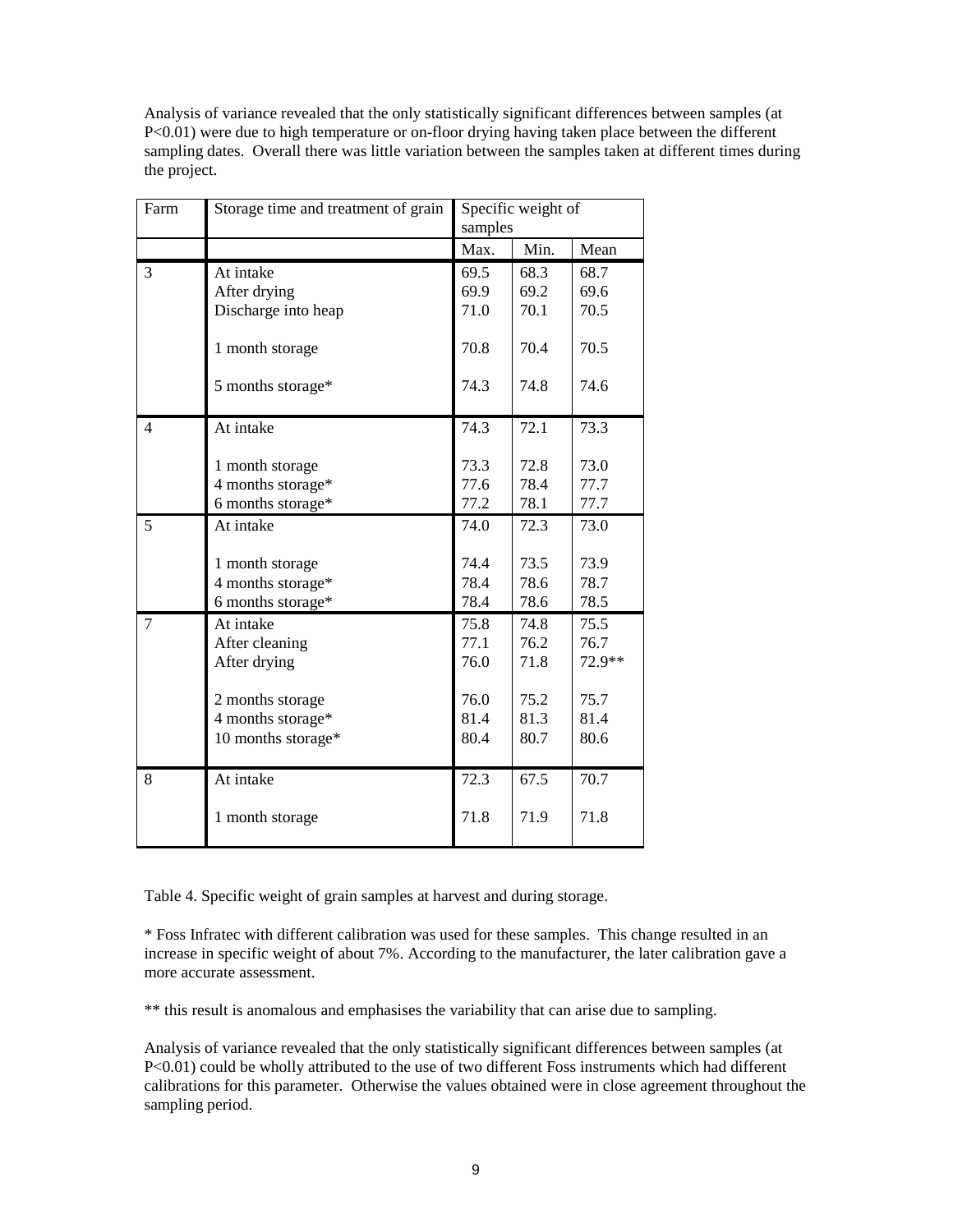| Farm           | Storage time and treatment of grain    | Protein content of samples %<br><b>DM</b> |              |              |
|----------------|----------------------------------------|-------------------------------------------|--------------|--------------|
|                |                                        | Max.                                      | Min.         | Mean         |
| 3              | At intake<br>After drying              | 12.4<br>12.6                              | 11.5<br>12.4 | 12.4<br>12.5 |
|                | Discharge into heap<br>1 month storage | 12.6<br>12.6                              | 12.4<br>12.4 | 12.5<br>12.5 |
|                | 5 months storage*                      | 14.3                                      | 12.5         | $13.1**$     |
| $\overline{4}$ | At intake                              | 10.1                                      | 8.8          | 9.5          |
|                | 1 month storage                        | 9.3                                       | 9.0          | 9.2          |
|                | 4 months storage*                      | 9.5                                       | 9.0          | 9.3          |
|                | 6 months storage*                      | 9.2                                       | 9.5          | 9.3          |
| 5              | At intake                              | 12.3                                      | 10.8         | 11.8         |
|                | 1 month storage                        | 11.7                                      | 11.5         | 11.6         |
|                | 4 months storage*                      | 11.9                                      | 11.4         | 11.6         |
|                | 6 months storage*                      | 11.4                                      | 11.8         | 11.6         |
| $\tau$         | At intake                              | 10.6                                      | 9.3          | 10.0         |
|                | After cleaning                         | 10.4                                      | 9.4          | 9.9          |
|                | After drying                           | 10.2                                      | 9.9          | 10.1         |
|                | 2 months storage                       | 10.1                                      | 10.2         | 10.1         |
|                | 4 months storage*                      | 9.9                                       | 10.0         | 9.9          |
|                | 10 months storage*                     | 10.0                                      | 10.0         | 10.0         |
| 8              | At intake                              | 12.6                                      | 12.0         | 12.2         |
|                | 1 month storage                        | 12                                        | 11.9         | 12.0         |

Table 5. Protein content of grain samples at harvest and during storage.

\* Foss Infratec with different calibration was used for these samples. This change did not have a marked affect on measurement of protein.

\*\* This result is anomalous and emphasises the variability that can arise due to sampling.

Analysis of variance revealed that there were no statistically significant differences between samples (at P<0.01) and protein content remained very similar throughout the storage period. However, the small differences could have financial consequences.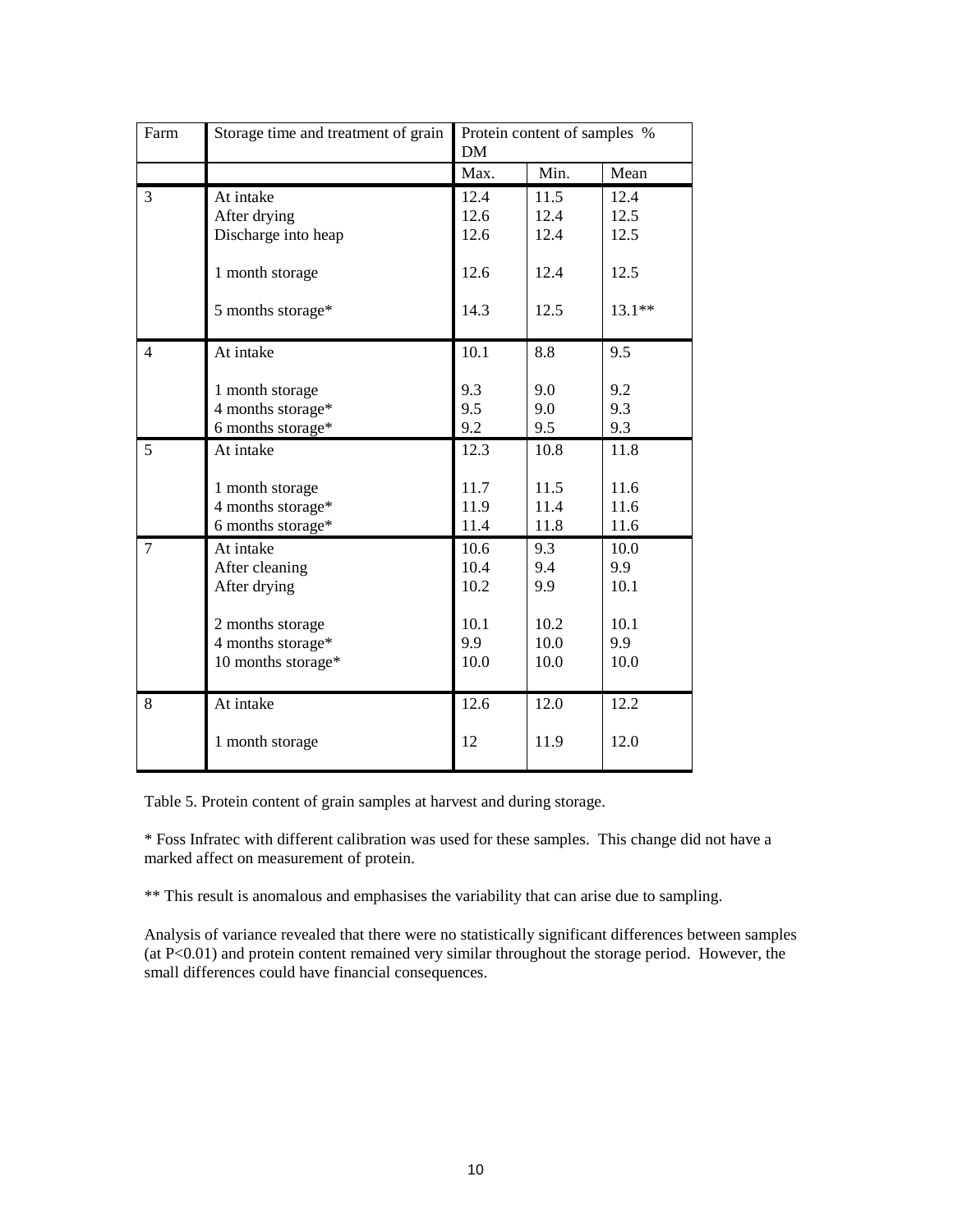| Farm           | Storage time and treatment of grain | Hardness value of samples $(0 -$<br>100) |      |                    |
|----------------|-------------------------------------|------------------------------------------|------|--------------------|
|                |                                     | Max.                                     | Min. | Mean               |
| 3              | At intake                           | 59.8                                     | 44.3 | 54.3 <sup>a</sup>  |
|                | After drying                        | 46.1                                     | 44.8 | $45.4^{\circ}$     |
|                | Discharge into heap                 | 50.8                                     | 44.9 | 47.5               |
|                | 1 month storage                     | 50.8                                     | 45.0 | 47.5               |
|                | 5 months storage*                   | 56.6                                     | 49.3 | 53.9               |
| $\overline{4}$ | At intake                           | 55.0                                     | 40.5 | 46.5               |
|                | 1 month storage                     | 42.8                                     | 38.0 | 40.0 <sup>b</sup>  |
|                | 4 months storage*                   | 52.5                                     | 40.8 | 47.2               |
|                | 6 months storage*                   | 55.0                                     | 49.5 | $52.9^{b}$         |
| 5              | At intake                           | 69.2                                     | 56.4 | 64.3               |
|                | 1 month storage                     | 63.5                                     | 67.9 | $65.3^{d}$         |
|                | 4 months storage*                   | 71.8                                     | 67.4 | 69.9               |
|                | 6 months storage*                   | 71.5                                     | 73.9 | $72.3^d$           |
| 7              | At intake                           | 53.9                                     | 43.0 | 48.9e              |
|                | After cleaning                      | 57.0                                     | 53.2 | 55.1               |
|                | After drying                        | 57.0                                     | 53.2 | 55.2               |
|                | 2 months storage                    | 55.1                                     | 53.2 | 54.4 <sup>ef</sup> |
|                | 4 months storage*                   | 60.5                                     | 58.8 | $59.4^{f}$         |
|                | 10 months storage*                  | 55.9                                     | 50.6 | 52.9               |
| 8              | At intake                           | 72.3                                     | 63.5 | 68.1               |
|                | 1 month storage                     | 73.6                                     | 68.1 | 71.0               |

Table 6. Hardness value of grain samples at harvest and during storage as calculated by the Infratec Foss Grain Analyser. Means followed by the same letter are significantly different at the P<0.01 level.

\* Foss with different calibration was used for these samples.

Analysis of variance revealed some statistically significant differences between samples (at P<0.01). These differences in hardness values are shown above in Table 6. These results need to be viewed in terms of the very low number of samples taken which could lead to spurious significance being attributed to the findings.

# **Observations of storage practices**

#### *On-floor drying:*

Observations were made over periods of between 1 and 4 months depending on the farm.

The multi-compartmented spear used to collect samples (Figure 1) only sampled the top half of the grain bulk because it was about 1.7m long and grain depths were always more than 2.5m. The grain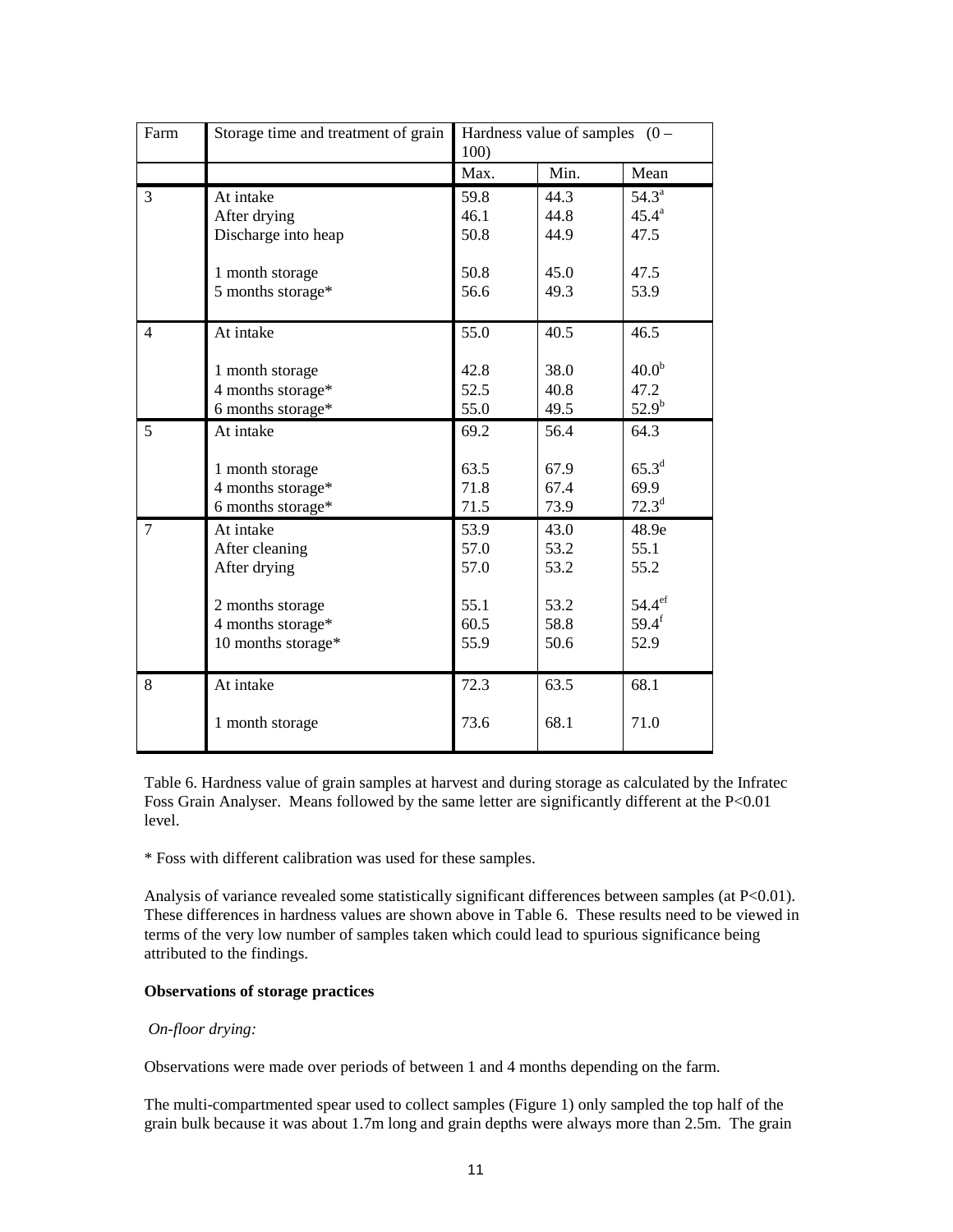collected was made up of 11 small sub-samples from different depths. Therefore the final sample represented the mean value for the top half of the bulk.

 At two farms (4 and 5) the wheat was intended as feed and the target dry moisture content was <15%. In both cases this target was almost achieved after storage for 1 month and by 4 months the moisture content was below 15%. At farm 5 only ambient-air drying was used. At farm 4 a constant humidity heater was available but there are no records to show how much or if any heat was used.

At farm 8 the milling wheat was dried using a motorised fan unit where the waste heat from the engine was added to the drying air. Our observations suggested that little drying had occurred in the upper half of the bulk after 1 months storage, although drying may have occurred in the lower part. This grain was sold before more observations could be made and the farmer blended this grain with other, drier grain to achieve the intake moisture required by the mill.

Changes in other quality factors during drying and storage seemed small and, in general, were close to the values found during intake sampling. The apparent increase in specific weight seen in all samples after 4 months or more storage is attributable to the use of a different Foss Infratec. This instrument had a different calibration for specific weight that is likely to be more representative of the true value. Test samples checked with both instruments suggested that the calibration differences did not affect other parameters. There was some indication of a rise in hardness value by the ends of storage but the significance of this is unclear.

In general the in-store sampling results seemed to represent less variation than did the samples collected at intake.

#### *High-temperature drying:*

At farm 3, samples after drying were collected by a diverter sampler that collected a small trickle of grain from the main outflow from the drier. This grain was then deposited in a series of discrete heaps in a floor store (Figure 3). This heap was then sampled immediately after drying and at intervals during storage using a multi-compartmented sampling spear. The grain remained in this heap with no further treatment until it was sold in June 2003.

At farm 7 the grain was sampled on intake with a pelican sampler. This grain passed through a cleaner and into a holding bin. Samples were collected with a pelican sampler as the grain was discharged from a conveyer into the bin. Finally, the grain was moved into the drier and was sampled with a pelican as it was discharged into its storage bin. Following drying the grain received no further treatment except it was turned into another bin after about 3 months storage.

In both cases high-temperature drying was effective in removing moisture. However, at farm 7 the grain appeared to have been over-dried to some extent as the contract moisture content was 14.5% or less. There was little change in moisture content during the first months of storage at either farm. At farm 7, where the grain was stored in a bin, there was little change even after 10 months storage. The grain stored in a heap at farm 3 appeared to increase in moisture after 5 months of storage. This may be have been the result of the much larger area of the bulk exposed to atmospheric humidity.

#### *Temperature monitoring*

Figures 4 and 5 show the results of the temperature monitoring of the grain on f 3 and 4 respectively. farm 3 (Figure 4) shows the change in grain temperature associated with the change in ambient temperature over the storage period. The grain was in a 70 tonne bin which was located centrally in a cluster of similar bins so was subject to some thermal buffering.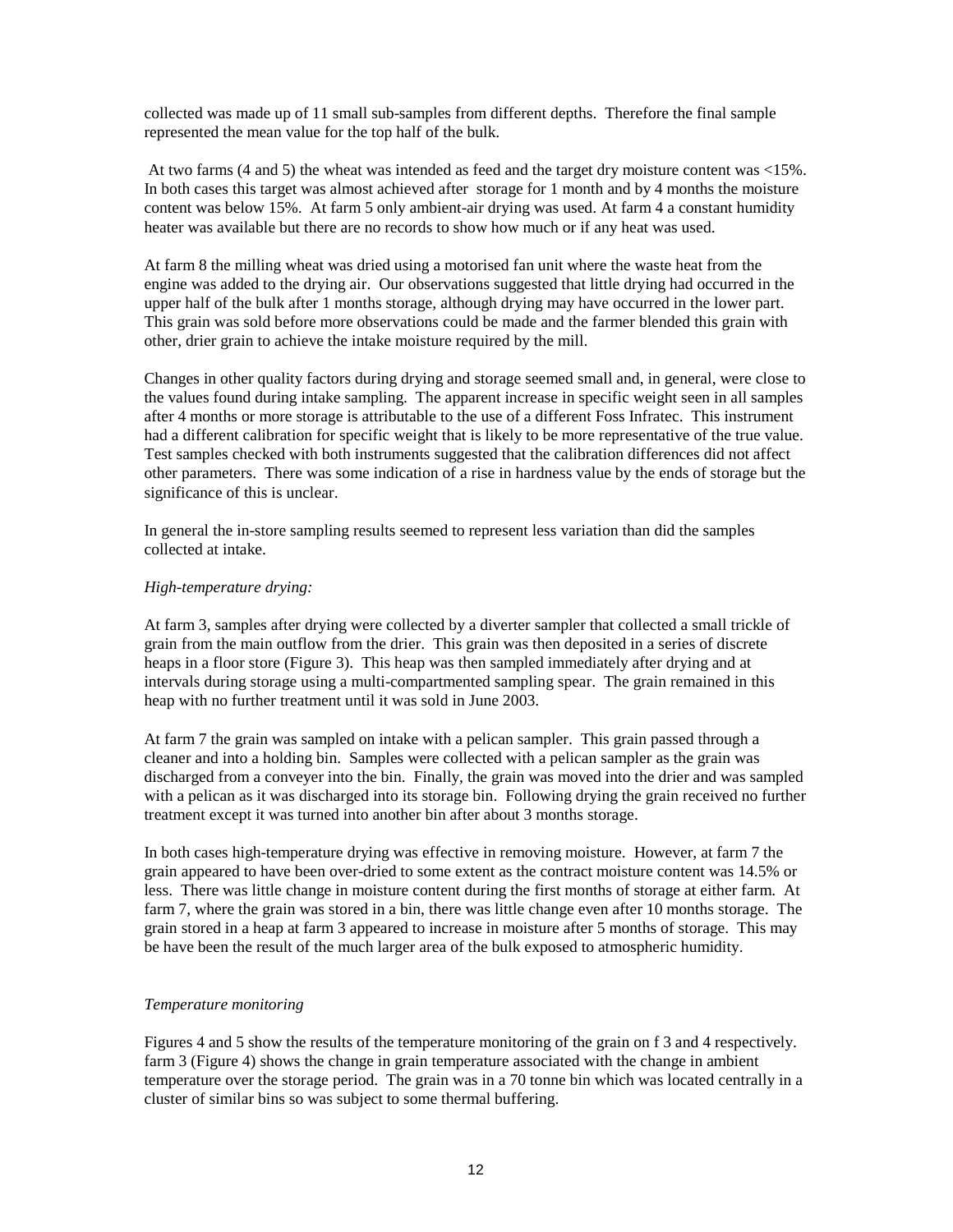On farm 4 (Figure 5) the temperature recording shows the large changes in temperature that occur when on floor drying systems operate as opposed to the slow changes in temperature created by ambient air ventilation. Unfortunately there are very few data on using such systems to cool grain and more information on both efficacy and cost effectiveness would be of value to the farmer.



Figure 4. Temperature of stored grain on farm 3 (in bin)



Figure 5. Temperature of stored grain on farm 4 (on-floor)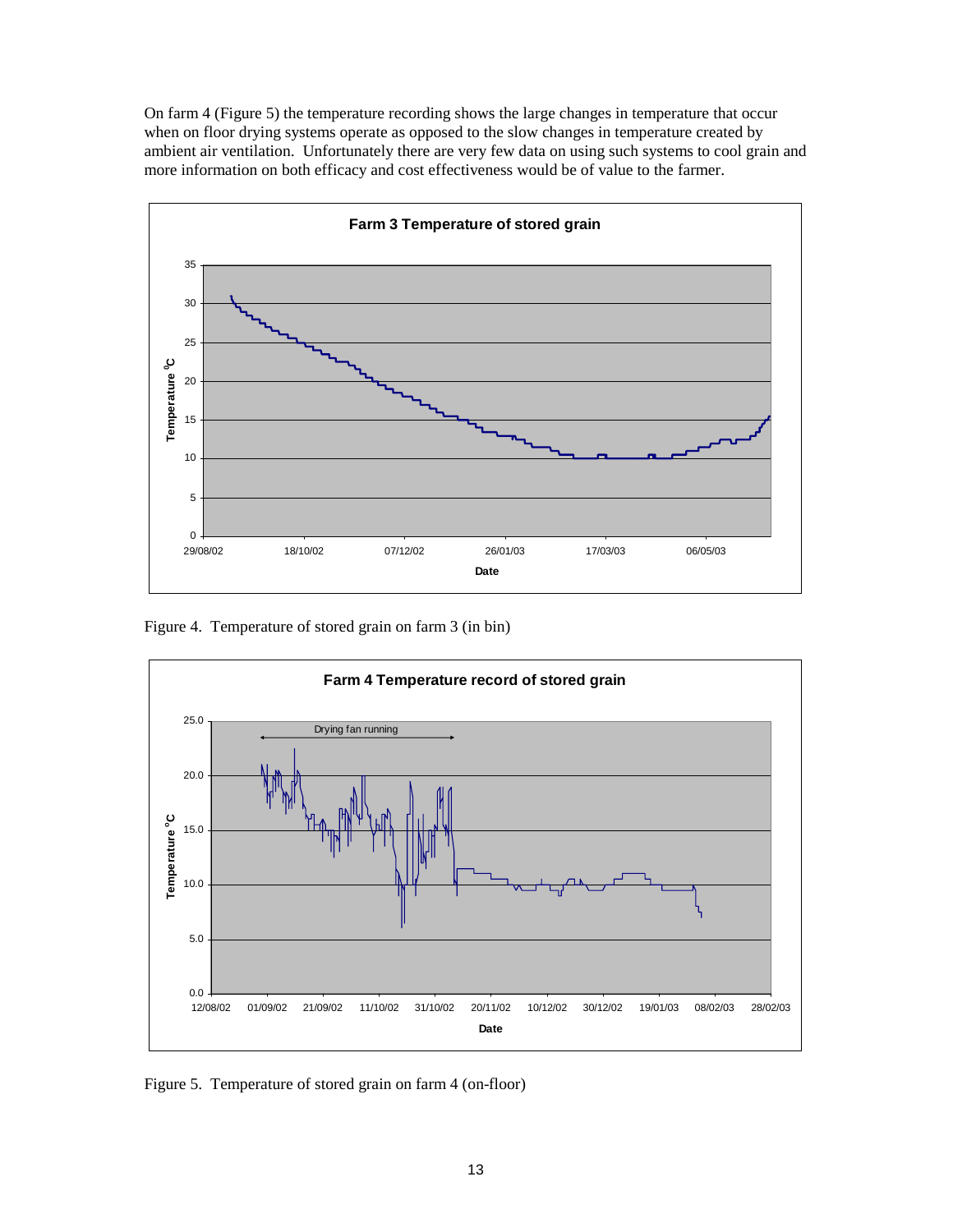#### Results – out-loading for delivery to mill

Grain from 4 farms  $(11 - 14)$  was sampled once but in the case of farm 11, 4 loads of grain were sampled from the same heap. The sampling and assessment took place over a period of about 2 months and was controlled by the amount of grain needed at the mill from local farms. Whenever possible the loaded trailer or lorry was followed to the mill so that 3 spear samples could be extracted from the load before it was tipped. However, this was not always possible and in two cases, mill staff took a single sample that was retained for the project. The standard intake sampling done by the mill staff was to take a single, manual spear sample from each load.

The samples collected as part of this project were analysed using a Foss Infratec Grain Analyser. Samples at the mill were tested using the mill's own equipment.

A summary of the results of analysis of the samples collected from the farms during out-loading and on arrival at the mill is given in table 7. Where multiple samples were taken the average value is used.

| Sample          | Protein   | Moisture | Hardness   | Sp. Wt. |
|-----------------|-----------|----------|------------|---------|
|                 |           |          |            |         |
| Farm1, load 1   |           |          |            |         |
| Spear form heap | 13.4      | 13.4     | 73.2       | 77.5    |
| Loader          | 13.7      | 14.0     | 67.9       | 76.8    |
| Mill results    | <b>NA</b> | NA       | NA         | NA      |
|                 |           |          |            |         |
| Farm 1, load 2  |           |          |            |         |
| Spear from heap | 14.1      | 13.2     | 69.1       | 76.4    |
| Loader          | 14.2      | 13.7     | 69.9       | 75.8    |
| Mill results    | 13.9      | 13.9     | $5.8^{\$}$ | 73.3    |
|                 |           |          |            |         |
| Farm 1, load 3  |           |          |            |         |
| Spear from heap | 13.5      | 13.7     | 71.7       | 77.2    |
| Loader          | 13.7      | 14.0     | 68.1       | 77.3    |
| Samples at mill | 13.7      | 14.1     | 67.2       | 77.2    |
| Mill results    | 13.6      | 14.7     | $8.2^{\$}$ | 79      |
|                 |           |          |            |         |
| Farm 1, load 4  |           |          |            |         |
| Spear from heap | 13.6      | 13.0     | 68.6       | 77.6    |
| Loader          | 13.4      | 13.1     | 69.3       | 78.0    |
| Samples at mill | 13.6      | 13.3     | 68.8       | 77.5    |
| Mill results    | 13.2      | 11.9     | $8^{\$}$   | 76.2    |
|                 |           |          |            |         |
| Farm 1, load 5  |           |          |            |         |
| Spear from heap | 13.8      | 14.3     | 70.9       | 76.4    |
| Loader          | 13.7      | 13.9     | 70.9       | 76.4    |
| Samples at mill | 14.1      | 14.5     | 71.5       | 76.4    |
| Mill results    | 13.4      | 13.6     | $5.4^{\$}$ | 75.1    |
|                 |           |          |            |         |
| Farm 1, load 6  |           |          |            |         |
| Spear*          | NA        | NA       | NA         | NA      |
| Loader          | 13.6      | 14.1     | 72.5       | 76.4    |
| Samples at mill | 13.8      | 14.4     | 67.7       | 76.9    |
| Mill results    | 13.8      | 14.5     | $5.7^{\$}$ | 74.1    |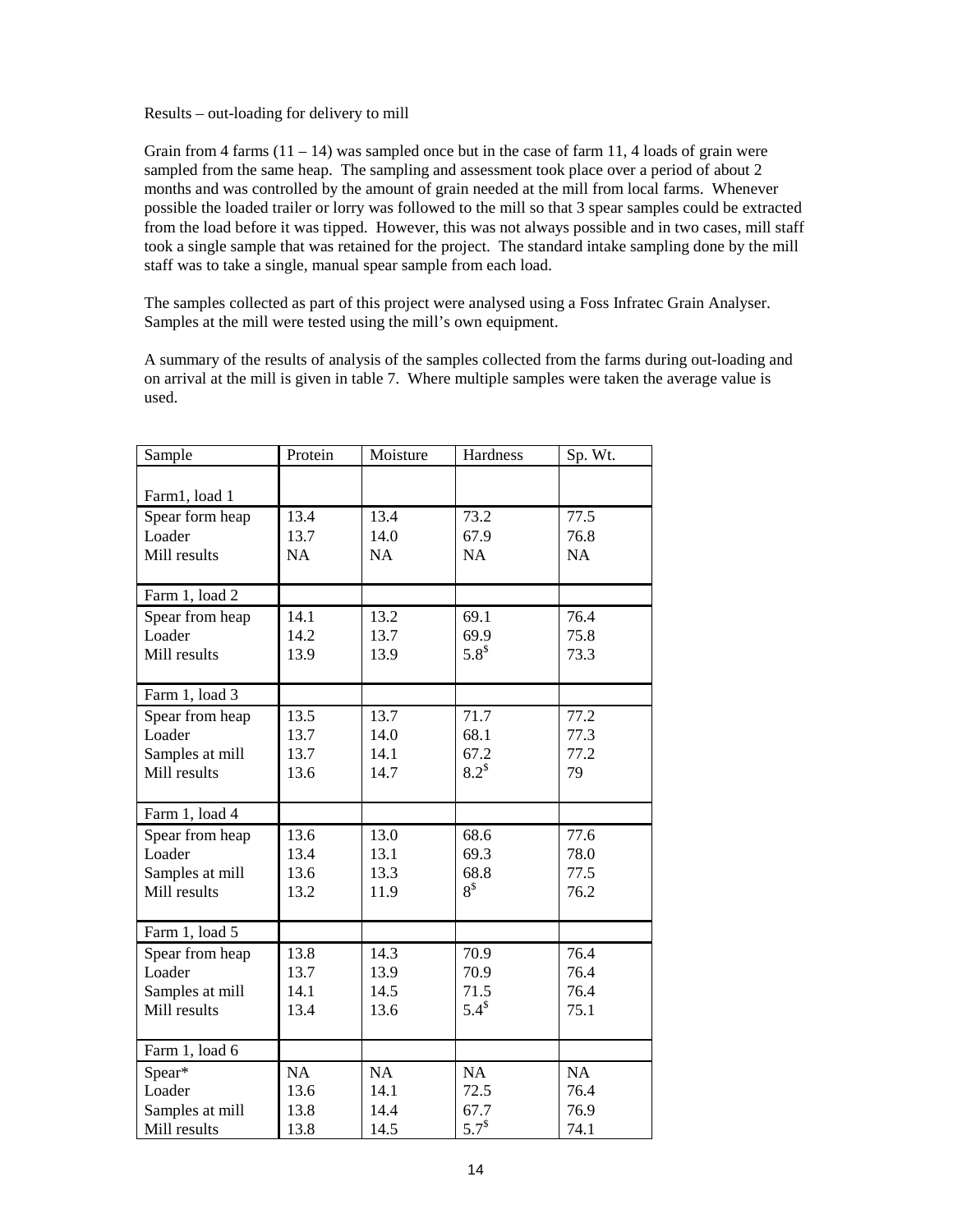| Farm 2, load 1    |      |      |               |      |
|-------------------|------|------|---------------|------|
| Spear from heap   | 13.6 | 14.0 | 70.5          | 77.2 |
| Loader            | 13.6 | 14.0 | 68.1          | 77.3 |
| Samples at mill   | 13.7 | 14.1 | 68.8          | 77.2 |
| Mill results      | 13.2 | 13.8 | $9.9^{\$}$    | 79.4 |
|                   |      |      |               |      |
| Farm 3, load 1    |      |      |               |      |
| Spear from heap   | 13.4 | 14.9 | 58.0          | 81.9 |
| Loader            | 12.8 | 15.0 | 55.3          | 82.1 |
| Samples at mill** | 12.9 | 14.9 | 54.3          | 82.3 |
| Mill results      | 12.5 | 13.0 | $8.5^{\circ}$ | 80.2 |
|                   |      |      |               |      |
| Farm 4, load 1    |      |      |               |      |
| Spear from heap   | 13.4 | 14.1 | 53.6          | 77.9 |
| Loader            | 12.8 | 14.0 | 53.2          | 78.1 |
| Samples at mill** | 12.9 | 14.9 | 54.3          | 82.3 |
| Mill results      | 11.7 | 12.7 | $7^{\$}$      | 76.8 |
|                   |      |      |               |      |

\* Insufficient grain at store to spear.

\*\* Sample collected by mill staff and only a single sample taken.

\$ The mill used a different hardness scale, hence results cannot be compared with Infratec values.

Table 7. A summary of the sample analysis results from the farms during out-loading and on arrival at the mill

#### **Discussion**

In the case of all grain assessed during this trial, there was safe, unlimited access to the grain surface so that it was possible to collect samples during storage. However, there were still practical limitations to the effectiveness of the process. The sampling spear used was only about 1.7m long so that sampling was restricted to that depth or less and this always represented less than 50% of the grain. Longer spears are available but they are difficult to insert and are difficult to use if headroom is restricted. By comparison with collecting a sample from a trailer during filling of the store, accessing the grain bulk and collecting samples was a time-consuming and laborious operation.

The amount of grain that was collected during each in-store-sampling  $(\sim 1500g)$  was only about 15% of the amount collected when each incoming trailer was sampled. However, the mean results obtained from each approach were often very similar. The principal difference in the results given by the two methods was that the amount of variability (difference between the maximum and minimum values) was less with the in-store sampling. Therefore, it was less likely to show the extremes present in the grain and might result in an optimistic estimate of the consistency of the grain quality.

Other than moisture, the quality of grain did not appear to change to any great extent between intake sampling and the samples collected at the end of storage period. This provided further support for the concept of concentrating sampling effort on the grain as it enters storage. It is unfortunate that two different Infratec instruments had to be used and that their calibrations for specific weight were different. This has caused an apparent increase in specific weight in the latter part of the storage period. Samples tested on both instruments showed that this apparent increase could be attributed entirely to the change in instrument.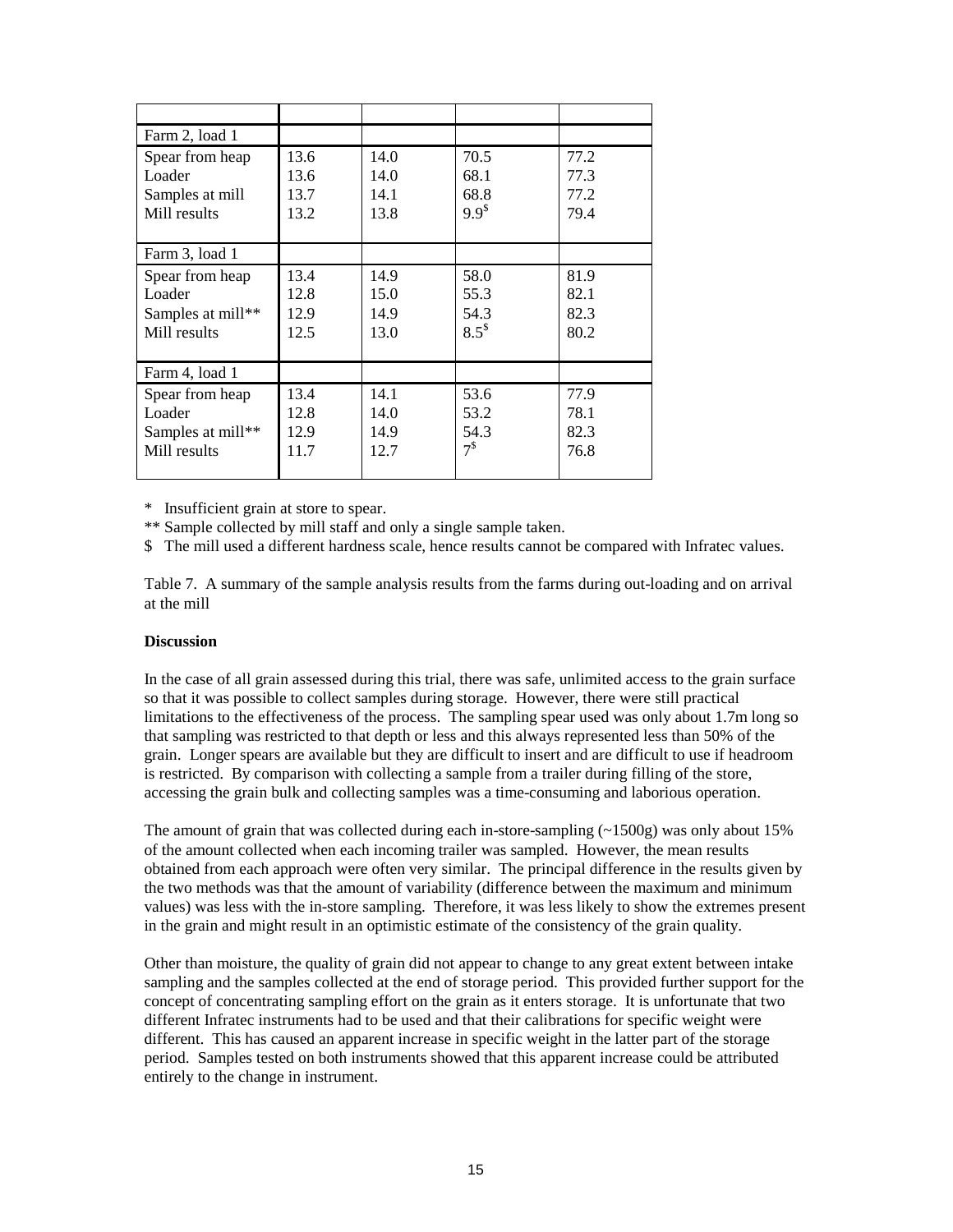There were some slight changes in specific weight that were not attributable to the change in instrument. At farm 3, conveying and drying the wheat appeared to increase the specific weight but this was not the case at farm 7 that also used a high-temperature drier. However, at this last farm the specific weight seemed much more variable.

At two out of three farms where grain was dried on-floor the drying process was largely accomplished in a month, although some further drying was still required to meet contractual requirements. No obvious trend was apparent in changes in other quality parameters that occurred during drying. In the case of farm 8, samples taken 1 month after harvest did not indicate that any drying had occurred in the top 1.7m of grain. The grain was sold without problem but storage at this moisture content carries a high risk of some mould growth.

Sampling at the time of out-loading gives a clear indication of the difficulty in representing the variability of grain by collecting samples. There were always small differences in the results obtained from different sampling methods and these differences were often of commercial significance. In theory, the samples collected from the loader should have given the best estimate of quality because they were made up of the largest number of individual samples. However, although there were often small differences between the results from the two methods, there were no discernible trends. The results obtained by the mill staff using a single sample taken from the incoming load were often different from those obtained by sampling at the farm or by using the 3 samples collected from the load at the mill. Once again, although small, the differences were of commercial significance. The values obtained by the mill were mostly, but not always, lower than the values obtained with other samples. It is not clear how much if any of this difference can be attributed to measurement error caused by assessing samples with different equipment. The difference in equipment meant that the hardness values obtained by the mill are not comparable with those obtained by the Infratec.

This work suggests that sampling grain during storage can provide an effective estimate of its mean quality despite limitations to the approach. However, it is unlikely to give a full estimate of the variance contained within a bulk of grain. The work done on grain during out-loading and delivery shows the limitation of any approach to produce a sample that will give a consistent estimate of quality. It also shows that there are difficulties and dangers associated with attempting to apply precise values to commercially sensitive parameters. For example, the mean value for protein commonly varied by 0.4% depending on the sample. This represents an error of only about 3% yet it might affect the price of the grain by £4/tonne.

# **Recommendations**

- 1. Consider drawing up some general guidelines for in-store sampling.
- 2. Develop an automated sampler that would collect samples from each bucket-load, as grain is out-loaded from a store.
- 3. Repeat in-store sampling work on bulks of grain that were sampled during intake but increase the numbers of samples taken to allow more detailed statistical analysis.